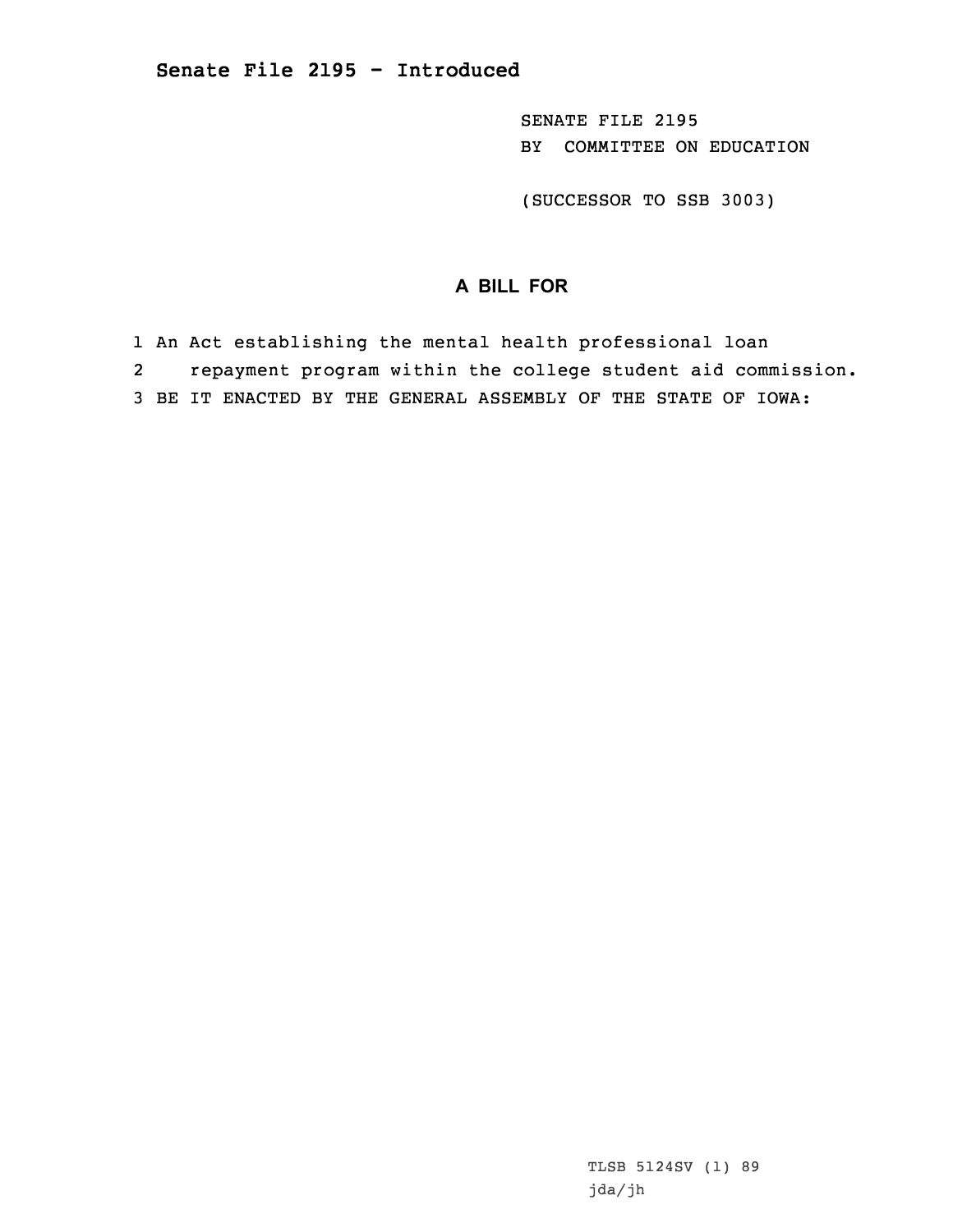1 Section 1. NEW SECTION. **261.117 Mental health professional** 2 **loan repayment program.**

3 1. *Definitions.* For purposes of this section, unless the 4 context otherwise requires:

 *a. "Commission"* means the college student aid commission. *b. "Eligible institution"* means an institution of higher learning governed by the state board of regents or an accredited private institution as defined in section 261.9.

 *c. "Eligible loan"* means <sup>a</sup> mental health professional's total federally guaranteed Stafford loan amount under the federal family education loan program or the federal direct loan program, <sup>a</sup> mental health professional's federal grad plus loans, or <sup>a</sup> mental health professional's federal Perkins loan, including principal and interest.

 *d. "Eligible practice area"* means <sup>a</sup> city in Iowa that is within <sup>a</sup> federal mental health shortage area, as designated by the health resources and services administration of the United States department of health and human services.

<sup>19</sup> *e. "Mental health professional"* means <sup>a</sup> nonprescribing 20 individual who meets all of the following qualifications:

21 (1) The individual holds at least <sup>a</sup> master's degree from 22 an eligible institution in <sup>a</sup> mental health field, including 23 psychology, counseling and guidance, social work, marriage and 24 family therapy, or mental health counseling.

25 (2) The individual holds <sup>a</sup> current Iowa license if 26 practicing in <sup>a</sup> field covered by an Iowa licensure law.

 (3) The individual has at least two years of post-degree clinical experience, supervised by another individual in the mental health field, in assessing mental health needs and problems and in providing appropriate mental health services.

31 (4) The individual is not eligible for the rural Iowa 32 advanced nurse practitioner and physician assistant loan 33 repayment program established pursuant to section 261.114.

<sup>34</sup> *f. "Part-time practice"* means at least seventy percent of 35 <sup>a</sup> forty-hour workweek.

-1-

LSB 5124SV (1) 89 jda/jh 1/6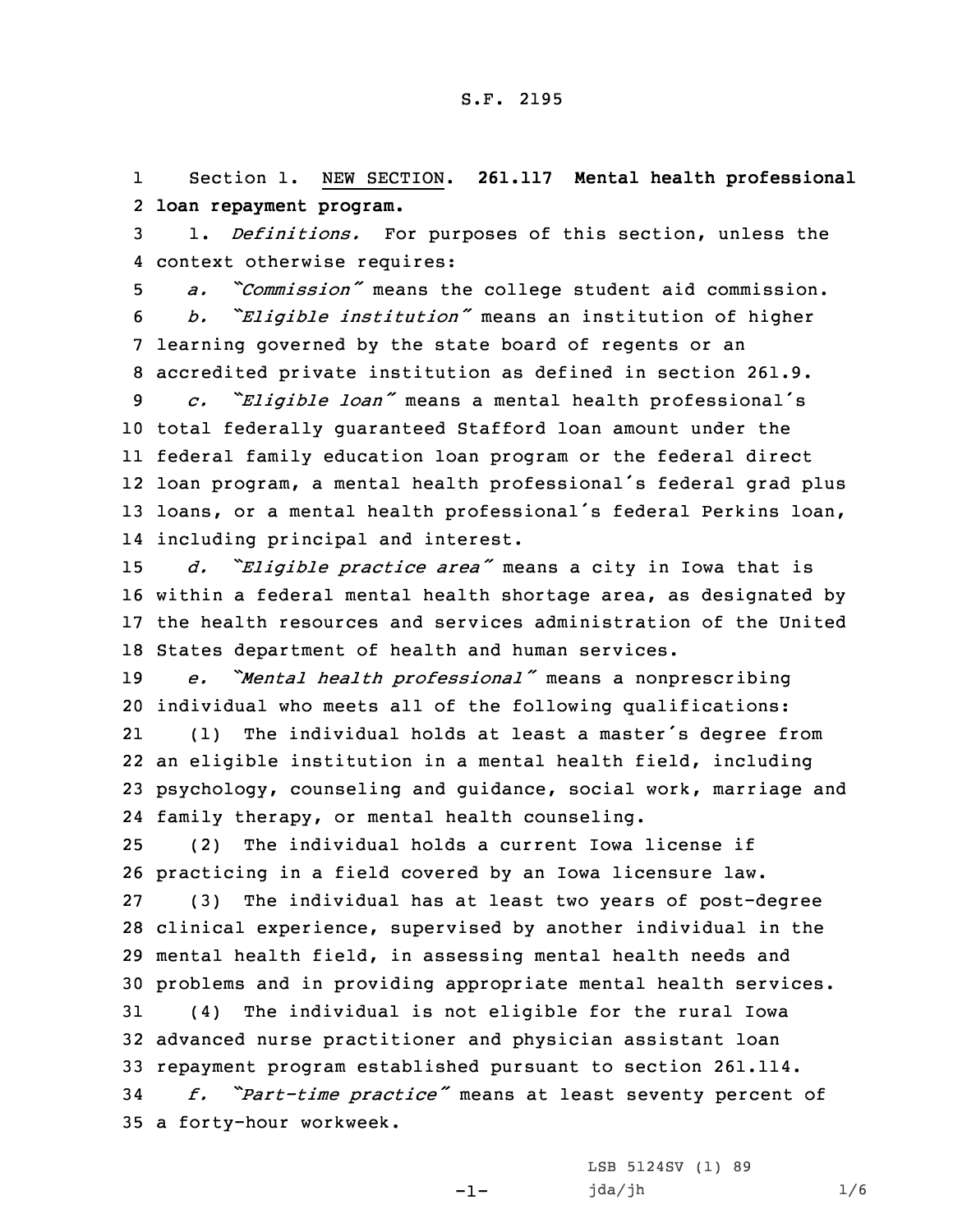## S.F. 2195

1 2. *Program established.* <sup>A</sup> mental health professional loan repayment program is established to be administered by the commission for purposes of providing loan repayments for mental health professionals who agree to practice in an eligible practice area and meet the requirements of this section.

6 3. *Program agreements.*

 *a.* The mental health professional and the commission shall enter into <sup>a</sup> program agreement. Under the agreement, to receive loan repayments pursuant to subsection 5, <sup>a</sup> mental health professional shall agree to and shall engage in either of the following:

12 (1) Full-time practice as <sup>a</sup> mental health professional in an 13 eligible practice area for <sup>a</sup> period of five consecutive years 14 after entering into the agreement.

15 (2) Part-time practice as <sup>a</sup> mental health professional in an 16 eligible practice area for <sup>a</sup> period of seven consecutive years 17 after entering into the agreement.

 *b.* <sup>A</sup> mental health professional who entered into <sup>a</sup> program agreement pursuant to paragraph *"a"* may apply to the commission to amend the agreement to allow the mental health professional to switch to part-time practice or full-time practice, as applicable. The commission and the mental health professional may consent to amend the agreement under which the mental health professional shall engage in part-time practice in an eligible practice area for an extended period of part-time practice determined by the commission to be proportional to the amount of full-time practice remaining under the original agreement.

 *c.* The commission shall give priority to mental health professionals who are residents of Iowa and, if requested by the adjutant general, to mental health professionals who are members of the Iowa national guard.

33 4. *Satisfaction of practice obligation.*

34 *a.* An obligation to engage in full-time or part-time 35 practice under <sup>a</sup> program agreement entered into pursuant to

 $-2-$ 

LSB 5124SV (1) 89 jda/jh 2/6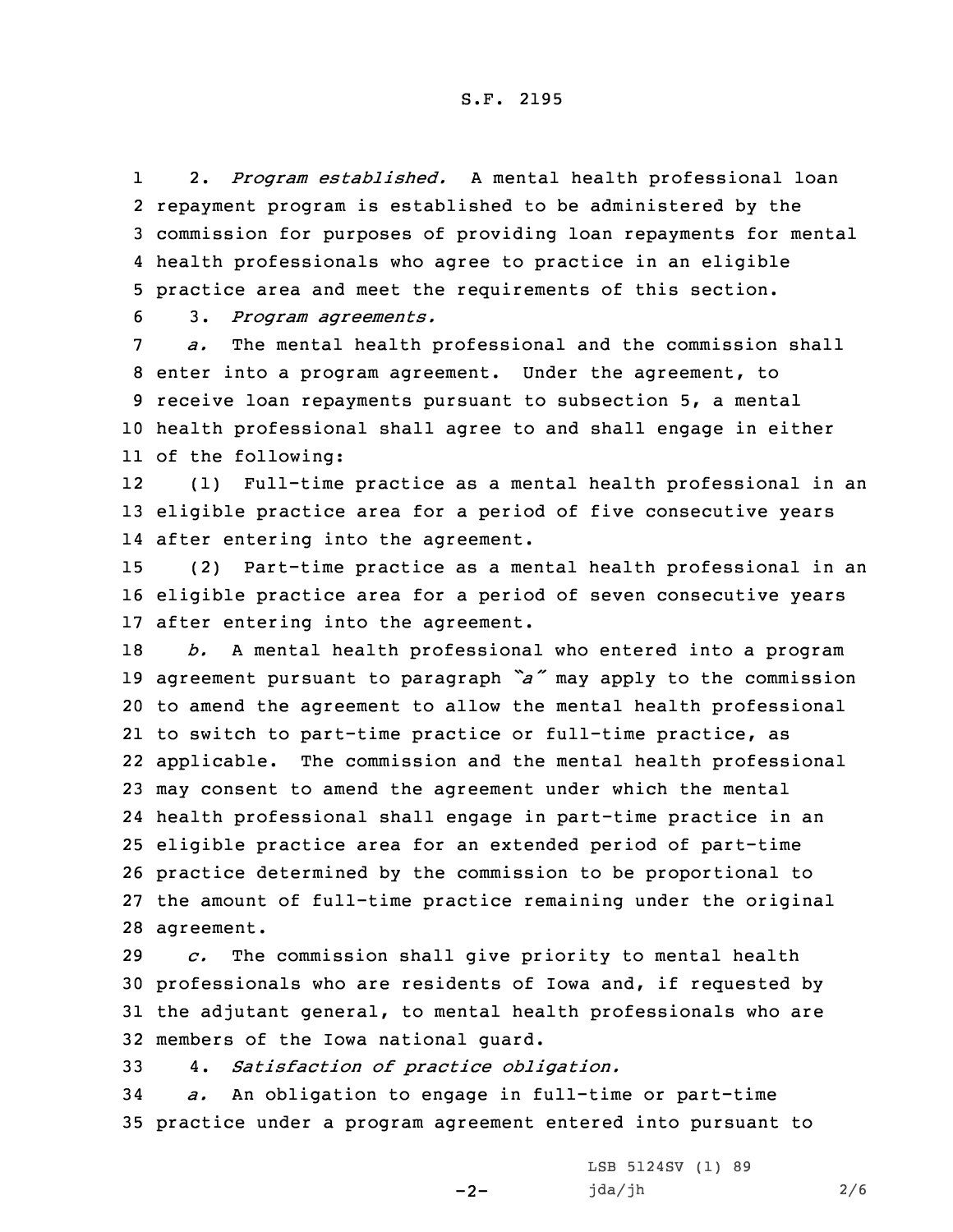1 subsection 3 shall be considered satisfied when any of the 2 following conditions is met:

3 (1) The terms of the agreement are completed.

4(2) The individual who entered into the agreement dies.

5 (3) The individual who entered into the agreement, due to <sup>a</sup> 6 permanent disability, is unable to practice as <sup>a</sup> mental health 7 professional.

 *b.* If <sup>a</sup> mental health professional fails to fulfill the obligation to engage in practice in accordance with subsection 3, the mental health professional shall be subject to repayment to the commission of loan repayment amounts the commission paid to the mental health professional pursuant to subsection 5 plus interest as specified by rule.

14 5. *Loan repayment amounts.* The annual amount of loan repayment the commission may make to <sup>a</sup> mental health professional who enters into <sup>a</sup> program agreement pursuant to subsection 3, if the mental health professional is in compliance with obligations under the agreement, shall be eight thousand dollars for an eligible loan. The total amount of loan repayments from the commission to <sup>a</sup> mental health professional under this subsection shall not exceed forty thousand dollars.

 6. *Refinanced loans.* <sup>A</sup> mental health professional who receives <sup>a</sup> loan repayment pursuant to subsection 5 and who refinances an eligible loan by obtaining <sup>a</sup> private educational loan may continue to receive loan repayment under this section if the amount of loan repayment does not exceed the lesser of the amount specified in subsection 5 or the balance of the loan repayment amount the mental health professional qualified to receive with the eligible loan.

 7. *Mental health professional loan repayment fund.* <sup>A</sup> mental health professional loan repayment fund is created for deposit of moneys appropriated to or received by the commission for use under the mental health professional loan repayment program. Notwithstanding section 8.33, moneys deposited in the mental

 $-3-$ 

LSB 5124SV (1) 89 jda/jh 3/6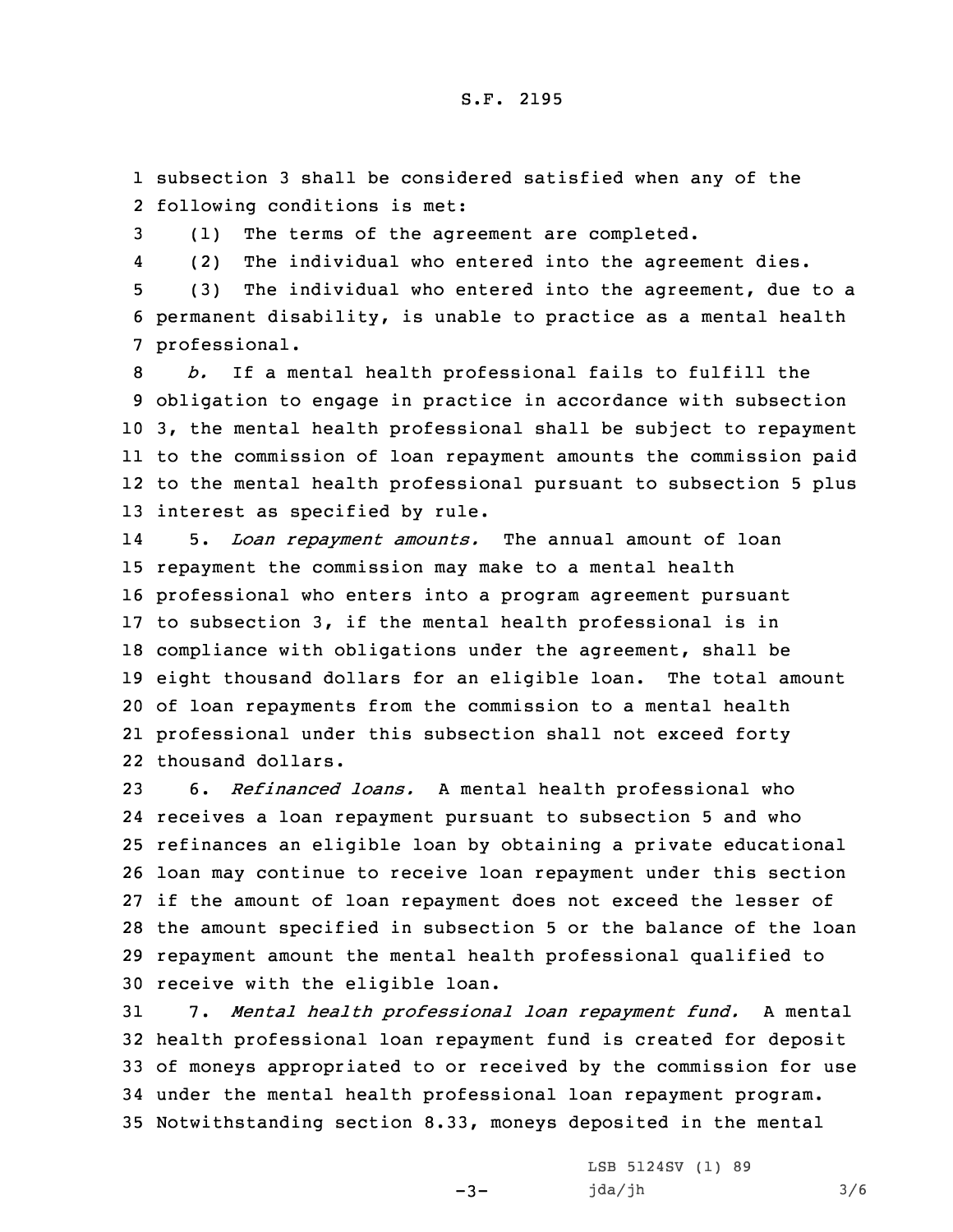## S.F. 2195

 health professional loan repayment fund shall not revert to any fund of the state at the end of any fiscal year but shall remain in the mental health professional loan repayment fund and be continuously available for loan repayment under the program. Notwithstanding section 12C.7, subsection 2, interest or earnings on moneys deposited in the mental health professional loan repayment fund shall be credited to the fund.

 8. *Report.* The commission shall submit in <sup>a</sup> report to the general assembly by January 1, annually, the number of mental health professionals who received loan repayment pursuant to this section, where the mental health professionals practiced, the amount paid to each mental health professional, and other information identified by the commission as indicators of outcomes of the program.

15 9. *Rules.* The commission shall adopt rules pursuant to 16 chapter 17A to administer this section.

## 17 EXPLANATION

18 **The inclusion of this explanation does not constitute agreement with** <sup>19</sup> **the explanation's substance by the members of the general assembly.**

 This bill establishes the mental health professional loan repayment program within the college student aid commission. 22The bill defines "commission", "eligible institution", "eligible loan", "eligible practice area", "mental health professional", and "part-time practice".

 The bill provides that the commission is to administer the mental health professional loan repayment program for purposes of providing loan repayments for mental health professionals who agree to practice in an eligible practice area.

 The bill requires <sup>a</sup> mental health professional and the commission to enter into <sup>a</sup> program agreement. The bill provides that, in order for the mental health professional to receive loan repayments, the mental health professional shall agree to engage in either full-time practice in an eligible practice area for <sup>a</sup> period of five consecutive years or part-time practice in an eligible practice area for <sup>a</sup> period of

 $-4-$ 

LSB 5124SV (1) 89 jda/jh 4/6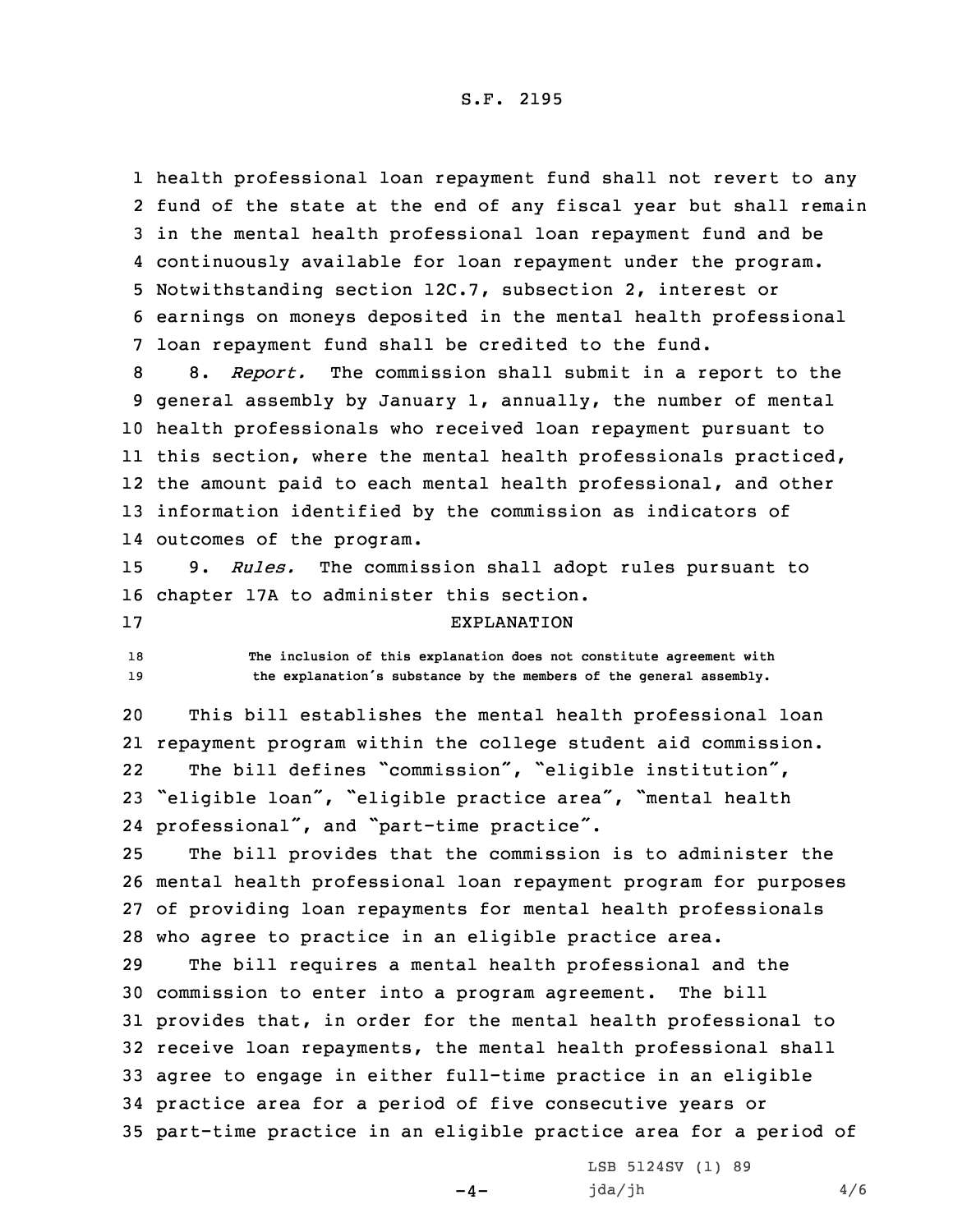seven consecutive years. The bill authorizes the mental health professional and the commission to amend the agreement to allow <sup>a</sup> mental health professional to switch to full-time practice or 4 part-time practice. The bill requires the commission to give priority to mental health professionals who are residents of Iowa and to mental health professionals who are members of the Iowa national guard.

 The bill provides that <sup>a</sup> mental health professional's obligation to engage in full-time or part-time practice under <sup>a</sup> program agreement shall be considered satisfied when the terms of the agreement are completed; the individual who entered into the agreement dies; or the individual who entered into the agreement, due to <sup>a</sup> permanent disability, is unable to practice as <sup>a</sup> mental health professional. The bill also provides that if <sup>a</sup> mental health professional fails to fulfill the obligation to engage in practice, the mental health professional shall be subject to repayment to the commission of loan repayment amounts the commission paid to the mental health professional plus interest.

 The bill limits the annual amount of loan repayment <sup>a</sup> mental health professional may receive to \$8,000 for an eligible loan. The bill provides that the total loan repayments from the commission to <sup>a</sup> mental health professional shall not exceed 24 \$40,000.

 The bill provides that <sup>a</sup> mental health professional who receives <sup>a</sup> loan repayment and who refinances an eligible loan by obtaining <sup>a</sup> private educational loan may continue to receive loan repayment in certain specified circumstances.

 The bill creates the mental health professional loan repayment fund to support loan repayments under the mental health professional loan repayment program. The bill provides that, notwithstanding Code section 8.33, moneys deposited in the fund shall not revert to any fund of the state at the end of any fiscal year. The bill also provides that, notwithstanding Code section 12C.7, subsection 2, interest or earnings on

 $-5-$ 

LSB 5124SV (1) 89  $jda/jh$  5/6